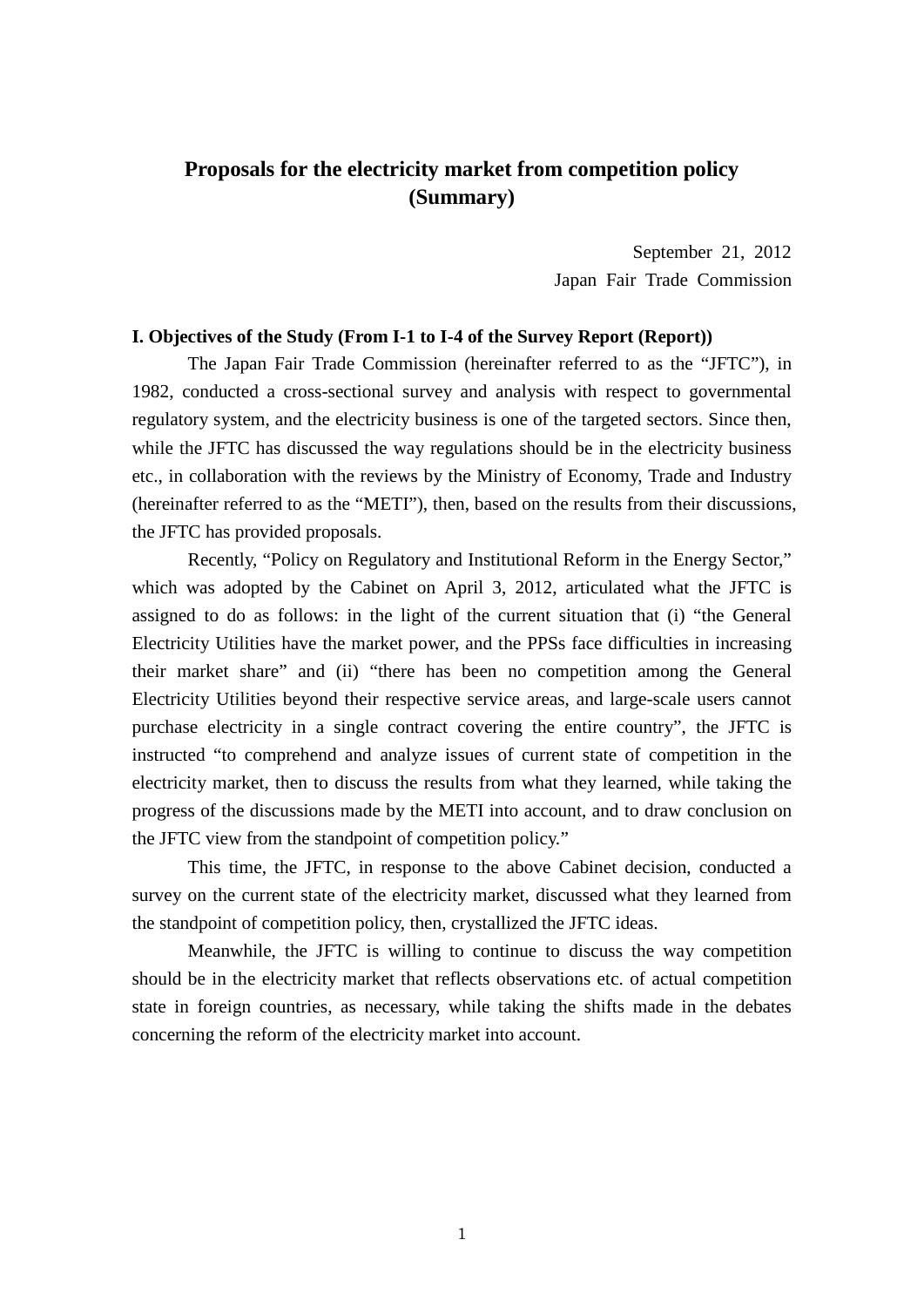#### **II. Points of View (I-5 of the Report)**

In response to the Cabinet decision (I in this summary, above,) the JFTC conducted this survey from the following three (3) points of view to study:

- (1) Whether purposes of regulations are reasonable in the light of the policy requirements, and whether regulations are kept to a minimum to achieve their intended purposes.
- (2) Whether contents and methods of regulations are designed to be able to reasonably achieve their intended purposes in the light of enterprises' incentives.
- (3) If characteristics of the electricity market and enterprises' behavior based on the said characteristics prevent free and effective competition, there should be measures to solve such problems.

#### **III. Survey Methods (II of the Report)**

The JFTC posted a notice on its website on April 9, 2012, seeking comments about the current state of competition from users in the deregulated sector of the market, PPSs, and enterprises that operate their own power generation facilities. The JFTC also contacted 27 groups— 9 General Electricity Utilities, 8 PPSs, 4 enterprises that operate their own power generation facilities, 2 enterprises of electricity-related services, 3 users in the deregulated sector of the market, and 1 consumer organization—to interview their representatives. The JFTC also spoke with 55 members of the JFTC's antitrust cooperation committee, including individuals belonging to consumer organizations. At the same time, the JFTC sent out questionnaires to 9 General Electricity Utilities, 11 PPSs, and 26 public organizations that operate hydroelectric plants. These 26 public organizations, which are established under the Article 2 of the Local Public Enterprise Act, are operated by regional governments and municipalities.

## **IV. Major current state and problems in the respective sectors (Survey Results) (II of the Report)**

### **1. Retail sector (II-1 of the Report)**

The PPSs' electricity sales share in the deregulated sector of the retail market is only about 3.5% (as of FY 2010) that is small. The electricity sales share in industrial use for factories etc. was much smaller than that in the business operations for offices and stores etc. As to the reasons of this, it can be reckoned that the power plants of PPSs incur higher variable costs than those of the General Electricity Utilities do, thereby, making it difficult for PPSs to serve users that use a huge amount of electricity at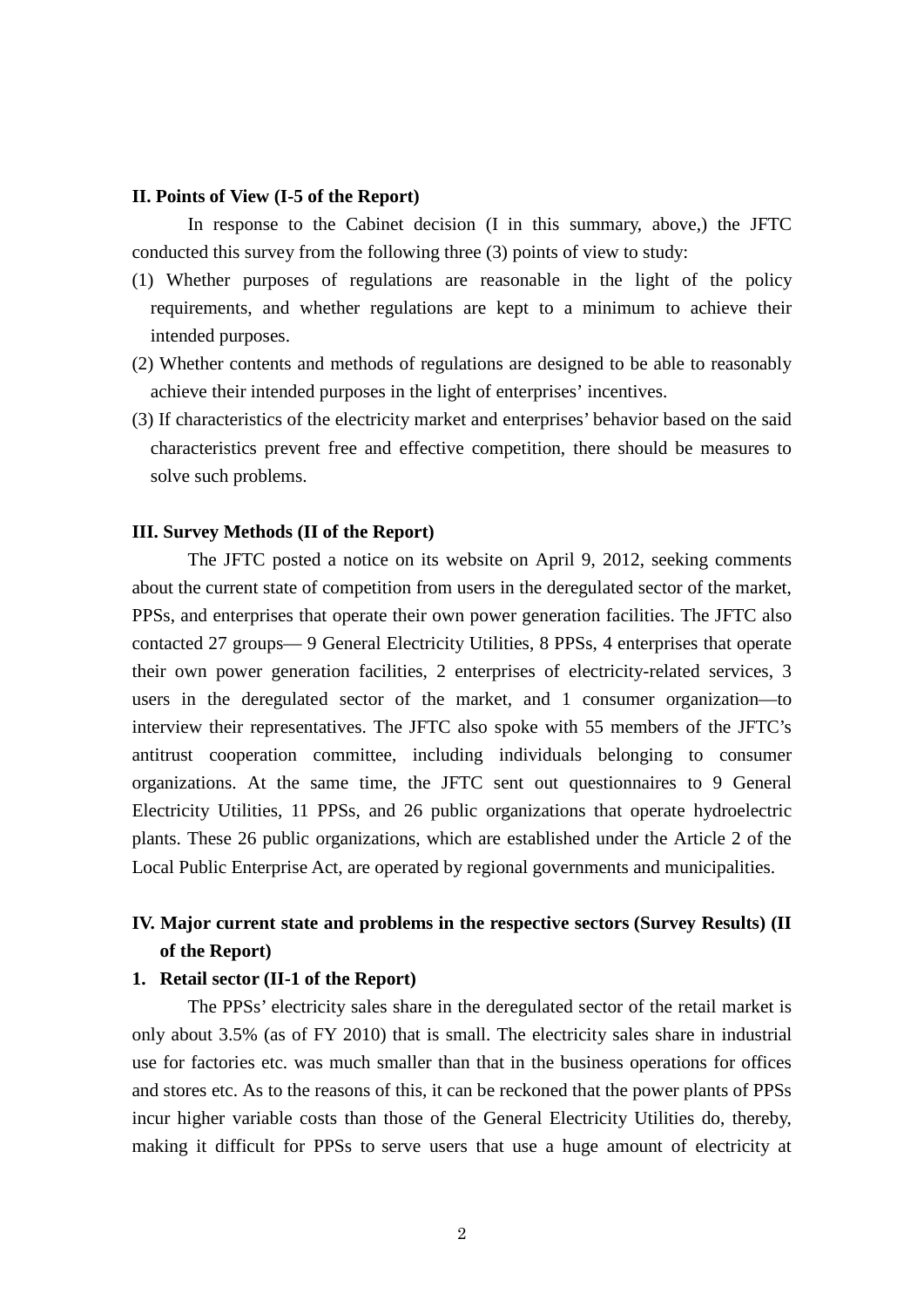nighttime since it is hard to offer competitive prices and secure a steady supply of a large amount of electricity. In addition, PPSs argue that because the number of users who use high-voltage power is large while many of such users are small scale users, the operations and customer care for these users cost lot.

Meanwhile, there is only one precedent in which a General Electricity Utility provided electricity to a user outside its own service area. The General Electricity Utilities have optimized their services to tailor them for the needs within their service areas during the years of operations as regional monopolies with supply obligations. Thus, the General Electricity Utilities have no incentive to expand their business outside of their service areas. Moreover, due to the limits set on the capacities of interconnected lines and frequency converters (hereinafter, referred to as "FCs") between different areas, electricity utilities have a substantial need to establish power plants within the same area where users are located. That raises the cost of providing electricity to users outside their own service areas.

## **2. Generation/wholesale sector (II-2 of the Report)**

More than 70% of electricity generated in Japan is provided by the General Electricity Utilities. On the other hand, PPSs procure only less than 10% of their electricity from the General Electricity Utilities and electric power exchange. Most of PPSs' source of electricity procurement relies on Non-Utility Power Producers etc. In addition, PPSs rely heavily on power plants that incur high variable costs.

PPSs have difficulty in newly building power plants that have lower variable costs.

Due to the reasons such as its long depreciation period, Non-Utility Power Producers etc., including public organizations, provide electricity to the General Electricity Utilities on long-term supply contracts.

The General Electricity Utilities are being in direct competition with PPSs in the retail sector therefore they have no incentive to provide electricity to PPSs through electric power exchange or by other means.

Electric power exchange is not such a source of electricity procurement that PPSs can rely on due to its small flexibility and so on.

## **3. Transmission and distribution sector (II-3 of the Report)**

As to transmission fee, the calculation method is regulated. The General Electricity Utilities separate the accounting of their transmission and distribution units from that of their other units. Even so, from outside of the General Electricity Utilities,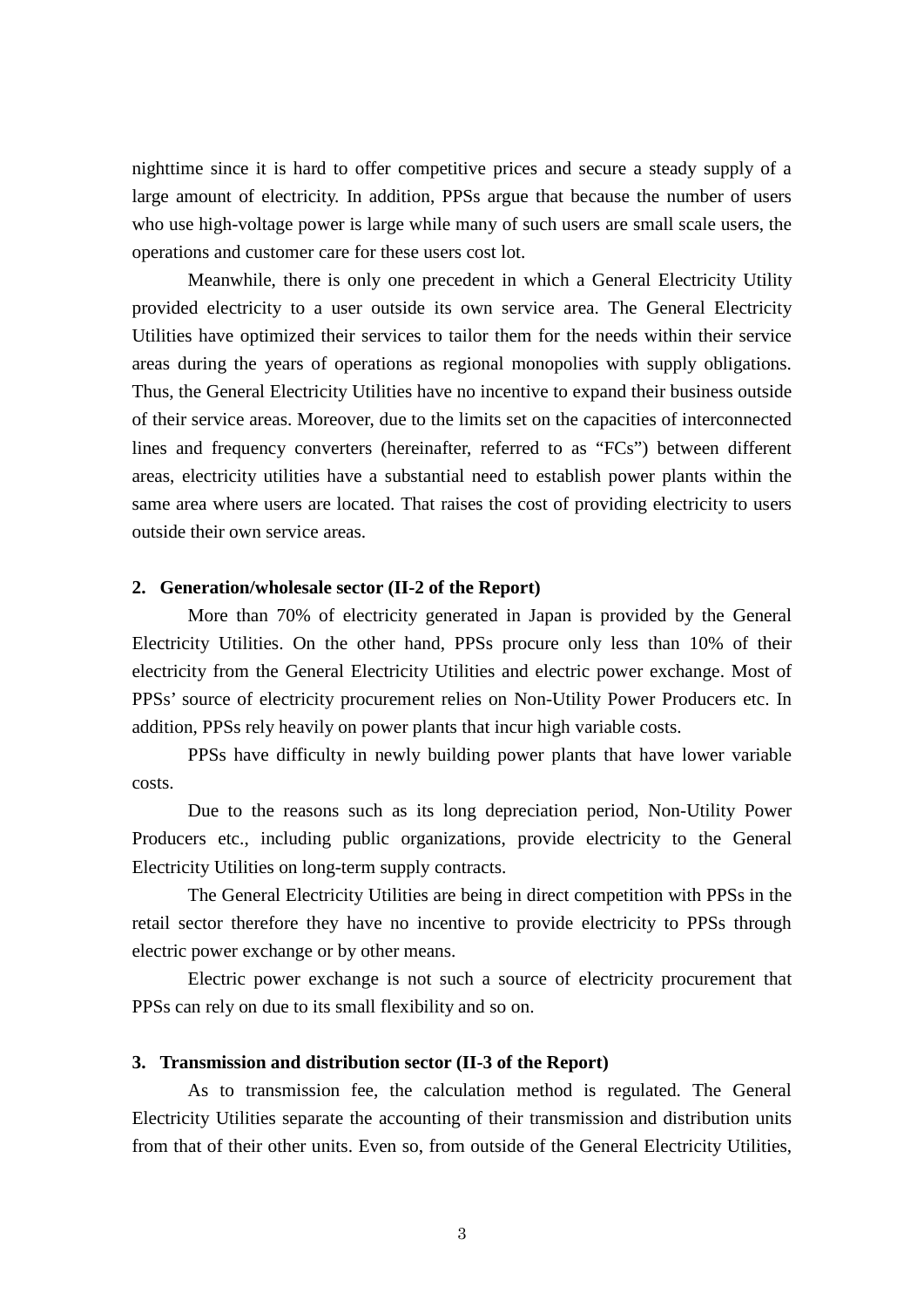it appears that the General Electricity Utilities seem to have incentives to disadvantageously treat PPSs through setting excessively high transmission fee on PPSs.

PPSs argue that financial burdens involved with imbalance raise PPSs' costs and create barriers to market entry because PPSs are required to invest in facilities in order to meet the balancing rule and are required to make payments involved with imbalance, despite the fact that the impacts of the imbalance caused by PPSs on the distribution system are small since their business scales are also small. In addition, the General Electricity Utilities do not keep track of actual supply-demand disparities in their retail units. A certain fixed amount is deemed as an amount equivalent to an actual amount of imbalance that has been used in calculation of their wheeling income-expenditure balance.

#### **V. The JFTC's view on Competition policy (III of the Report)**

#### **1. Basic Viewpoint (III-1 of the Report)**

(1) Competition state in the electricity market

In the light of the current state of the electricity market described in the IV, in the immediate previous section of this summary, there is no effective competition in the market even though the market entry to the retail sector has been deregulated. Under these circumstances, even if deregulation expands the range of enterprises' choices, only with deregulation, promotion of competition cannot be expected.

In addition, from the nature of the electricity market in which the number of the users is very large and most of them are small and medium-sized users, and from the current state where PPSs, as electricity suppliers, have not become realistic alternatives, bargaining power disparity exists between the General Electricity Utilities and the small- and medium-sized users.

Whereas, at the moment, full deregulation in the retail sector is currently under discussion, the JFTC reckons that full deregulation itself would be desirable from the viewpoint of competition policy. However, unless the problem described above is solved, even in a case where new entrance to the retail sector is fully deregulated, such sector newly deregulated would end up like the current deregulated sectors, therefore, it is difficult for such a newly fully deregulated sector to achieve effective competition.

#### (2) The way forward to tackle the issues

The ways forward the electricity business system should be and the ways to progress the system reform will be, we reckon, articulated based on respective relevant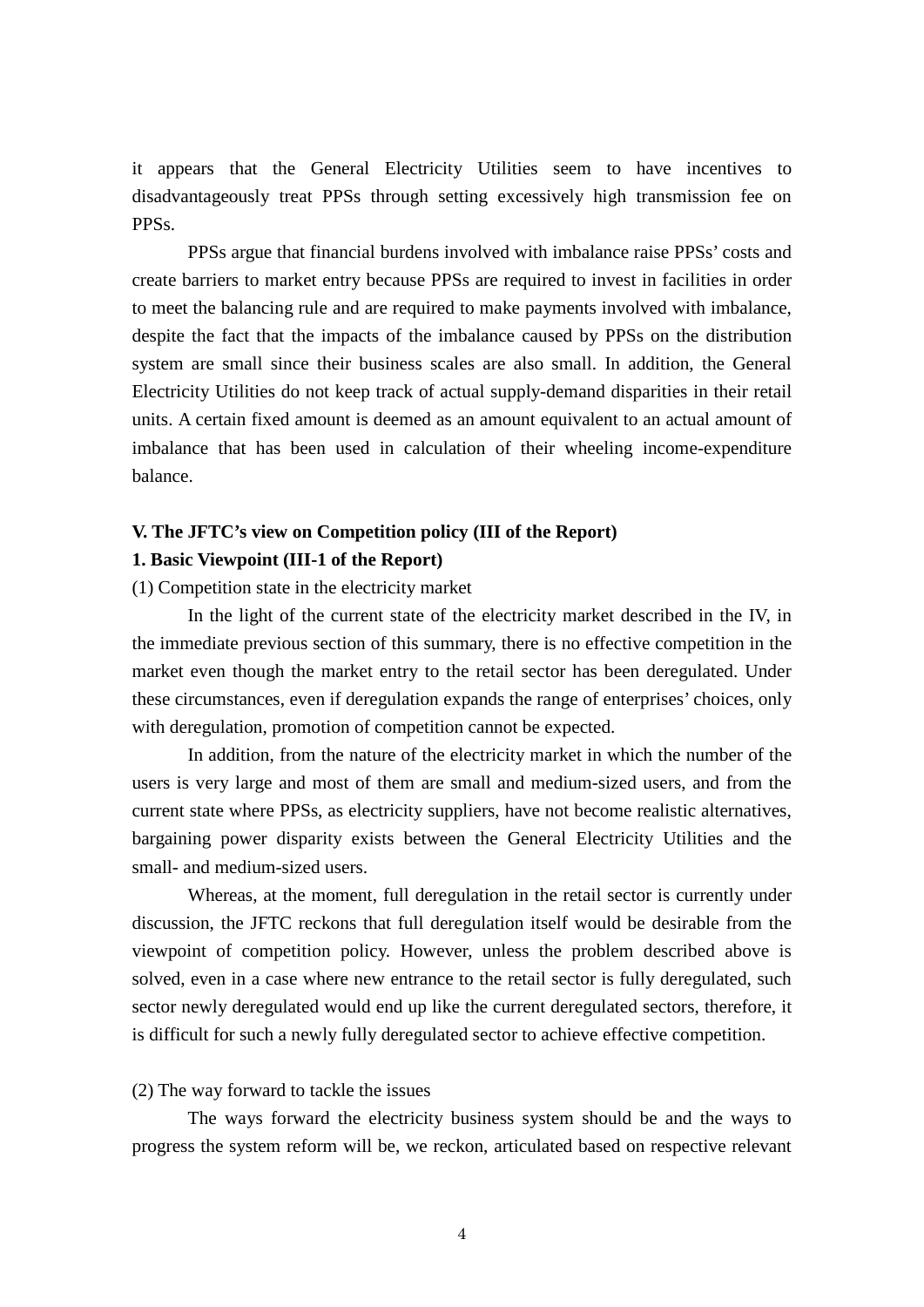authorities' decisions, considering relevant policy requirements such as balancing supply with demand and environment protection. In their decision making, in order to ensure effective competition in the retail sector in the electricity market, thereby, enabling users to benefit from competition, the following efforts are necessarily to be made: the electricity business system must be designed so as to enable sufficient common-use infrastructures to be built. On top of that, incentives should be given to market participants to shape a system with relevant enterprises' business activities based on their rational economic decisions so as that the PPSs' procurement situation would be improved.

At the same time, considering the nature of the electricity market, there should be professional services that represent users in negotiating with electricity utilities. Users should also be encouraged to join forces and negotiate with electricity utilities for better contract terms. It is crucial to enable users' requests to be better reflected in the menus and prices.

In addition, the JFTC will continue to strictly enforce the Antimonopoly Act and provide clear interpretation of the law through the use of "the Guidelines for Proper Electric Power Trade" and so on.

### **2. Consideration for Enterprises' incentives (III- 2 of the Report)**

(1) Independent of the General Electricity Utilities' retail units from generation/wholesale units

In order to ensure the General Electricity Utilities' incentives to supply electricity for PPSs, separating their retail units which directly compete with PPSs in the retail sector and their generation/wholesale units which supply electricity to PPSs from each other as two different independent entities is an option.

Once they become independent from each other to be different entities at least, the terms and conditions between the generation/wholesale units and the retail units and those between the generation/wholesale units and PPSs would become available for comparison of generation/wholesale units' supply contracts with procurement-sides. It could be more difficult for their generation/wholesale units to restrain electricity supply for PPSs or set discriminatory terms and conditions, to the extent which cannot be attached with rational explanations, on electricity supply for PPSs, we reckon, compared with the case where such comparison is not available. For example, in a case where separated generation/wholesale units treat the competitors of their group retail units in a discriminatory manner, such discriminatory conduct would be potentially deemed as a violation of the Antimonopoly Act that prohibits private monopolization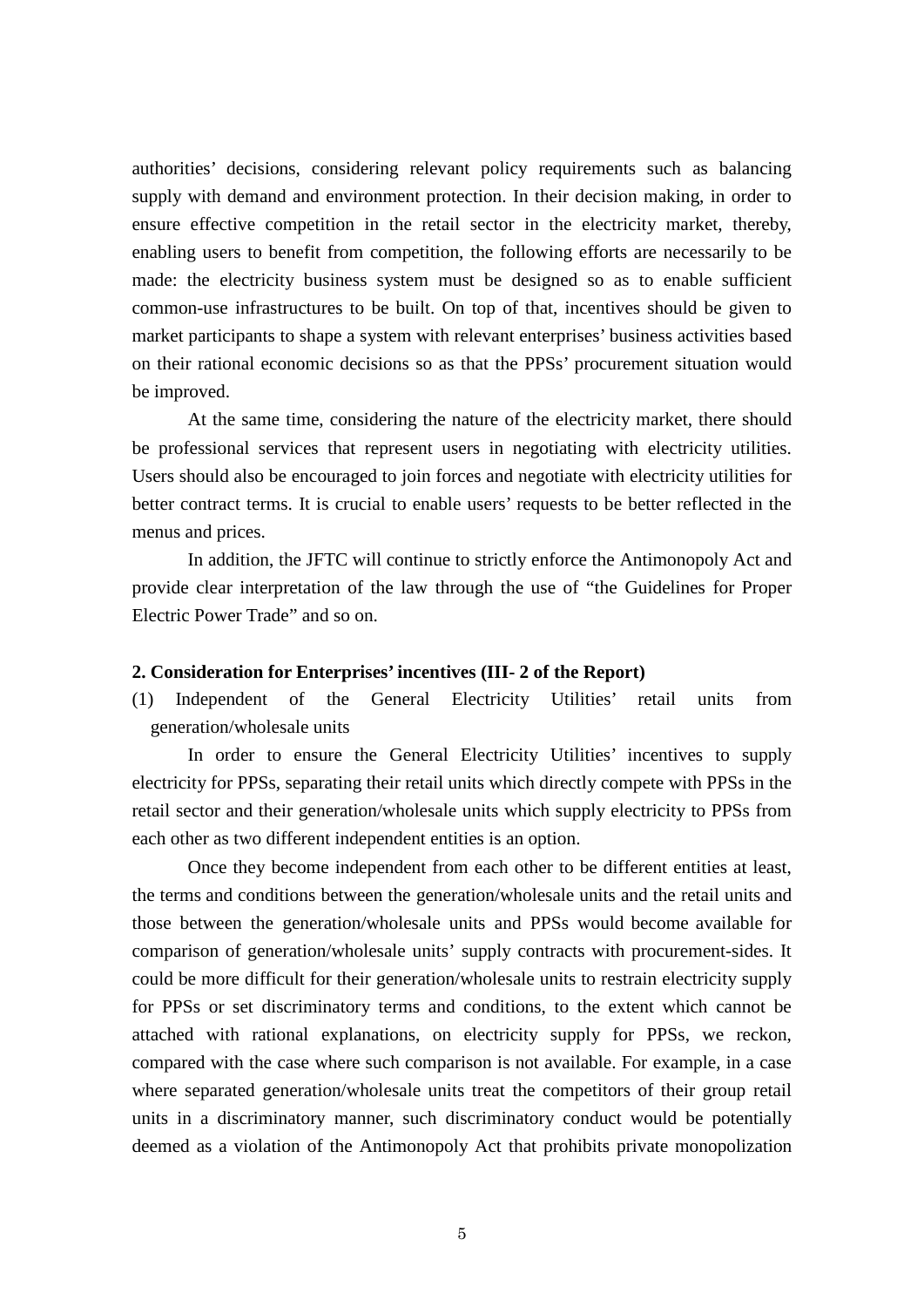(the first section of Article 3 of the Antimonopoly Act) and unfair trade practices (Article 19 of the Antimonopoly Act).

(2) Independent of the General Electricity Utilities' transmission and distribution units

The General Electricity Utilities' transmission and distribution networks are shared by PPSs and other electricity providers. Therefore, it is necessary to ensure that the said networks are accessible and operated in a neutral and non-discriminatory manner.

Therefore, from the standpoint of competition policy, in order to remove incentives of the transmission and distribution units to unfairly treat enterprises with which the General Electricity Utilities compete in the retail sector or the generation/wholesale sector, the said transmission and distribution networks must be independent from their retail units and from generation/wholesale units. As to the details of such system design, the details should be those so as to materialize the required state that keeps transmission and distribution services accessible and operated in a neutral and non-discriminatory manner as possible as they can achieve.

## **3. Ensuring appropriate terms and conditions for the use of facilities and services provided by the monopolistic suppliers (III-3 of the Report)**

(1) Transmission fees

Even if transmission and distribution units are becoming independent from generation/wholesale units and retail units, the state of transmission and distribution service suppliers is continuingly monopolistic. Thus, certain regulations concerning the level of transmission fees are necessary to prevent harmful effects due to their monopolistic behavior. When authorities impose regulations, from the standpoint of competition policy, it is desirable that such regulations should be designed so as to encourage the transmission and distribution units to streamline their operations as possible as they can.

(2) Payments for obligation of balancing rule and for a supply–demand imbalance

Operators of transmission and distribution networks must ensure to match generation and consumption throughout the system as a whole in an integrated manner (to meet the requirements from balancing rule). Costs necessary for such operations are to be impartially incurred between the General Electricity Utilities and PPSs.

Therefore, it is reckoned that independent of the General Electricity Utilities from transmission and distribution network operators managing the system as a whole is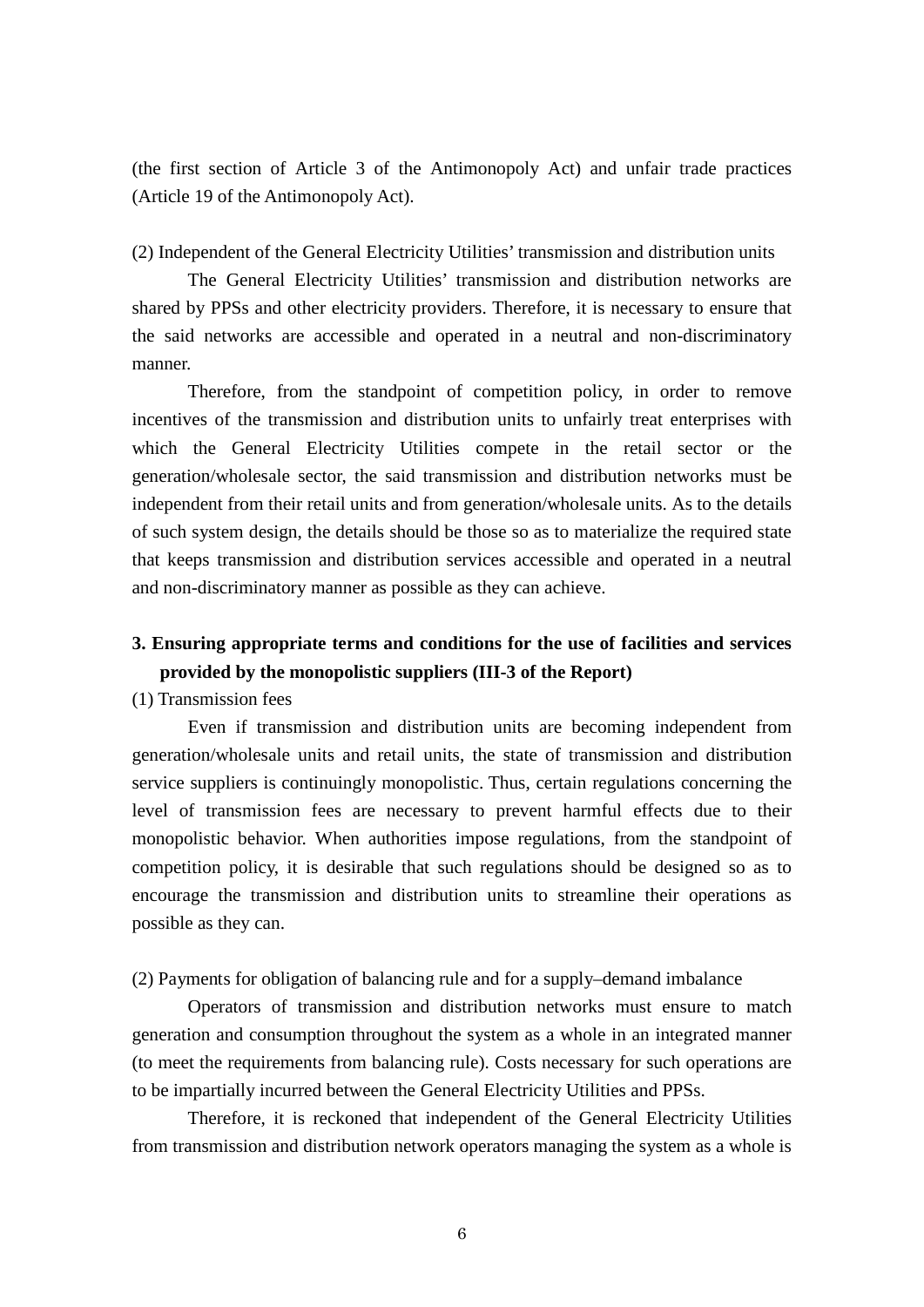required and that, then, the General Electricity Utilities are also required to incur the amount of payment involved with supply-demand imbalance that actually turns out.

## **4. Infrastructure improvements (III-4 of the Report)**

(1) Strengthening interconnected lines and FCs

Even if the transmission and distribution units become independent from other units, the transmission and distribution sector is monopolized. Therefore, no aggressive investment incentive that strengthens the interconnected lines and the FCs would not work, we reckon. Thus, it seems that some regulatory interventions and regulations from neutral position such as governmental agencies would be necessary to be introduced to encourage strengthening of the interconnected lines and the FCs.

## (2) Revitalization of the electric power exchange

Even after the General Electricity Utilities' generation/wholesale units are completely obtaining their independent from their retail units, we cannot expect enterprises motivated with economic rationality to robustly participate into trading at the electric power exchange unless the electric power exchange improves its usability. Therefore, the electric power exchange's business is expected to be run in a way that the electric power exchange painlessly reviews its product designs and trading rules that are to be more convenient to the participants.

## (3) Smart meter specification etc.

In terms of specifications including those of communication network and handling the information obtained from smart meters, the system design is expected to be something which would not hamper competition among retailers.

## **5. Consideration for bargaining power disparity in the retail market (III-5 of the Report)**

(1) Multiple Small-lot users' collective negotiation with electricity utilities

If PPSs become to be able to procure electricity at competitive prices through the respective measures mentioned in above Section 1–4, it is reckoned that users obtain bargaining power against the General Electricity Utilities on the grounds of users' potential switch to PPSs, and if collective negotiation is available for users, negotiation based on such switch potentiality becomes more effective thereby, leading to further enhancement of users' bargaining power.

As to whether such user-side efforts to utilize their bargaining power fall under